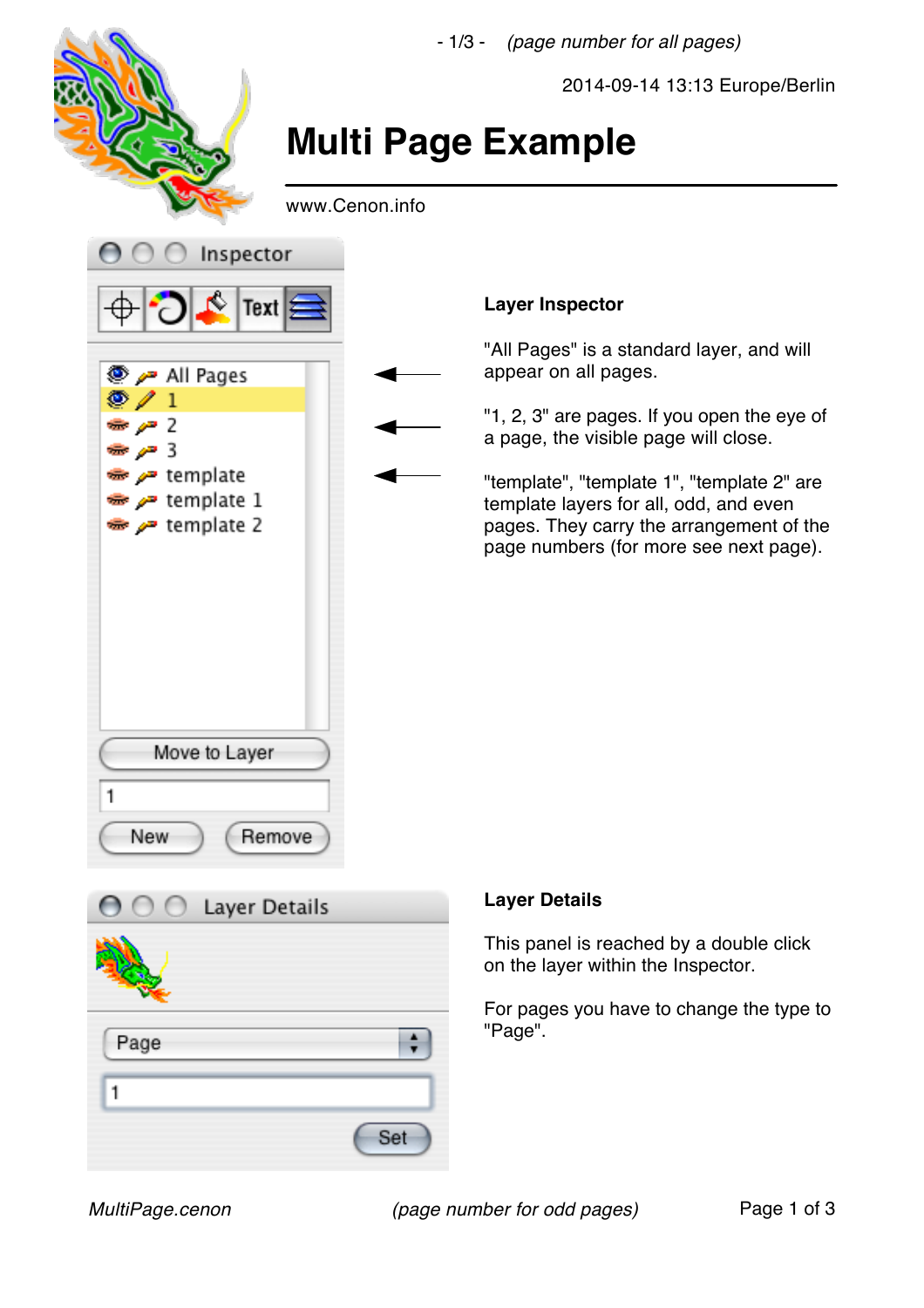

## **Layer Inspector - Templates**

The template layers determine the place and look of the page numbering.

A double click on the layer opens the Layer Details to change the type of the



## **Layer Details - Templates**

You can choose between three kinds of template layer:

- Template
- Template Odd
- Template Even